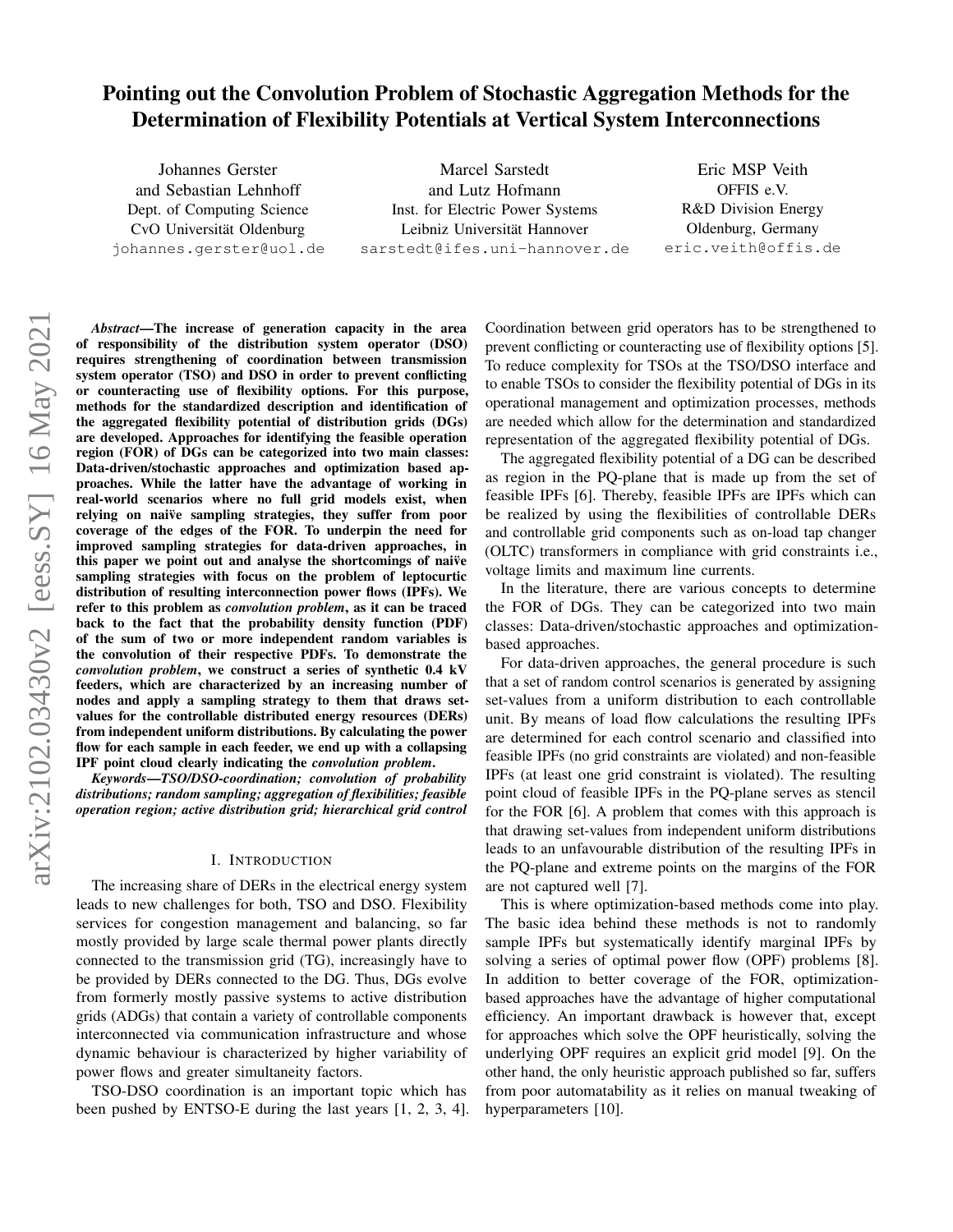In practice, considering the huge size of DGs, complete data related to grid topology (data related to operating equipment incl. its characteristics and topological connections) is not commonly stored [\[11\]](#page-6-8), which complicates parametrization of explicit grid models. In such circumstances, black-box machine learning (ML) models trained on measurement data provided by current smart meters can be an alternative to physics-based, explicit grid models [\[12\]](#page-6-9). Due to their compatibility with blackbox grid models, we argue that it is worthwhile to research and improve data-driven approaches to determine the FOR of DGs. This paper is intended to point out and analyse the problem of leptocurtic distribution of IPFs with naïve sampling strategies and thus to underpin the need for more effective and more efficient data-driven sampling strategies, such as those published by Contreras *et al.* [\[13\]](#page-6-10), when this paper was already advanced.

The remainder of the paper is structured as follows: A survey on existing approaches (data-driven and optimization-based) and the contribution of this paper are given in [section II.](#page-1-0) Next, in [section III](#page-2-0) the construction of a series of synthetic feeders with increasing number of nodes is explained. On the basis of these feeders we performed our sampling experiments, the results and evaluation of which are presented in [section IV.](#page-3-0)

Finally, in [section V](#page-5-2) the paper is summarized, the conclusion is given and an idea for a distributed sampling strategy is presented which does not suffer from unfavourable distribution of resulting IPFs.

## <span id="page-1-0"></span>II. SURVEY ON GRID FLEXIBILITY AGGREGATION METHODS AND CONTRIBUTION OF THIS PAPER

As outlined in the introduction, relevant literature can be grouped into two main categories: Data-driven/stochastic and optimization-based approaches for exploring the FOR of DGs.

#### *A. Data-driven approaches*

Heleno *et al.* [\[7\]](#page-6-4) are the first to come up with the idea of estimating the flexibility range in each primary substation node to inform the TSO about the technically feasible aggregated flexibility of DGs. In order to enable the TSO to perform a cost/benefit evaluation, they also include the costs associated with adjusting the originally planned operating point of flexible resources in their algorithm. In the paper two variants of a Monte Carlo simulation approach are presented, which differ in the assignment of set-values to the flexible resources. While in the first approach independent random set-values for changing active and reactive power injection are associated to each flexible resource, in the second approach a negative correlation of one between generation and load at the same bus was considered. In a direct comparison of the two presented approaches, the approach with negative correlation between generation and load at the same bus performs better and results in a wider flexibility range and lower flexibility costs with a smaller sample size. Nevertheless, even with this approach, the capability to find marginal points in the FOR is limited. Therefore, in the outlook the authors suggest the formulation of an optimization problem in order to overcome the limitations

of the Monte Carlo simulation approach, increasing the capability to find extreme points of the FOR and reducing the computational effort. In Silva *et al.* [\[8\]](#page-6-5), which is discussed in the next subsection, the authors take up this idea again.

Mayorga Gonzalez *et al.* [\[6\]](#page-6-3) extend in their paper the methodology presented by Heleno *et al.* [\[7\]](#page-6-4). First, they describe an approach to approximate the FOR of an ADG for a particular point in time assuming that all influencing factors are known. For this, they use the first approach of Heleno *et al.* [\[7\]](#page-6-4) for sampling IPFs (the one that does not consider correlations). That is, random control scenarios are generated by assigning set-values from independent uniform distributions to all controllable units. In contrast to [\[7\]](#page-6-4), no cost values are calculated for the resulting IPFs. Instead, for describing the numerically computed FOR with sparse data, the region is approximated with a polygon in the complex plane. In addition, a probabilistic approach to assess in advance the flexibility associated to an ADG that will be available in a future time interval under consideration of forecasts which are subject to uncertainty is proposed. The authors mention that for practical usage the computation time for both approaches has to be significantly reduced. However, the problem of unfavourable distribution of the resulting IPF point cloud, when drawing control scenarios from independent uniform distributions, which is a mayor factor for the low computational efficiency, is not discussed.

When this paper was already advanced, Contreras *et al.* [\[13\]](#page-6-10) came up with new sampling methods for data-driven approaches. They show that, when focusing the vertices of the flexibility chart of flexibility providing units during sampling, the quality of the data-driven approach can be dramatically improved in comparison to the naive sampling. On top of that, they present a comparison of OPF-based and data-driven approaches, whose results show that with their improved sampling strategies both approaches are capable of assessing the FOR of radial distribution grids but for grids with large number of buses OPF-based methods are still better suited.

## *B. Optimization-based approaches*

Silva *et al.* [\[8\]](#page-6-5) address the main limitation of their samplingbased approach in Heleno *et al.* [\[7\]](#page-6-4), namely estimating extreme points in the FOR. To this end, they propose a methodology which is based on formulating an optimization problem with below-mentioned objective function, whose minimization for different ratios of  $\alpha$  and  $\beta$  allows to capture the perimeter of the flexibility area.

$$
\alpha P_{DSO \to TSO} + \beta Q_{DSO \to TSO} \tag{1}
$$

where  $P_{DSO \to TSO}$  and  $Q_{DSO \to TSO}$  are the active and reactive power injections at the TSO-DSO boundary nodes. Silva *et al.* [\[8\]](#page-6-5) work out that the underlying optimization problem represents an OPF problem. Due to its robust characteristics they use the primal-dual, a variant of the interior point methods to solve it. The methodology was evaluated in simulation and validated in real field-tests on MV distribution networks in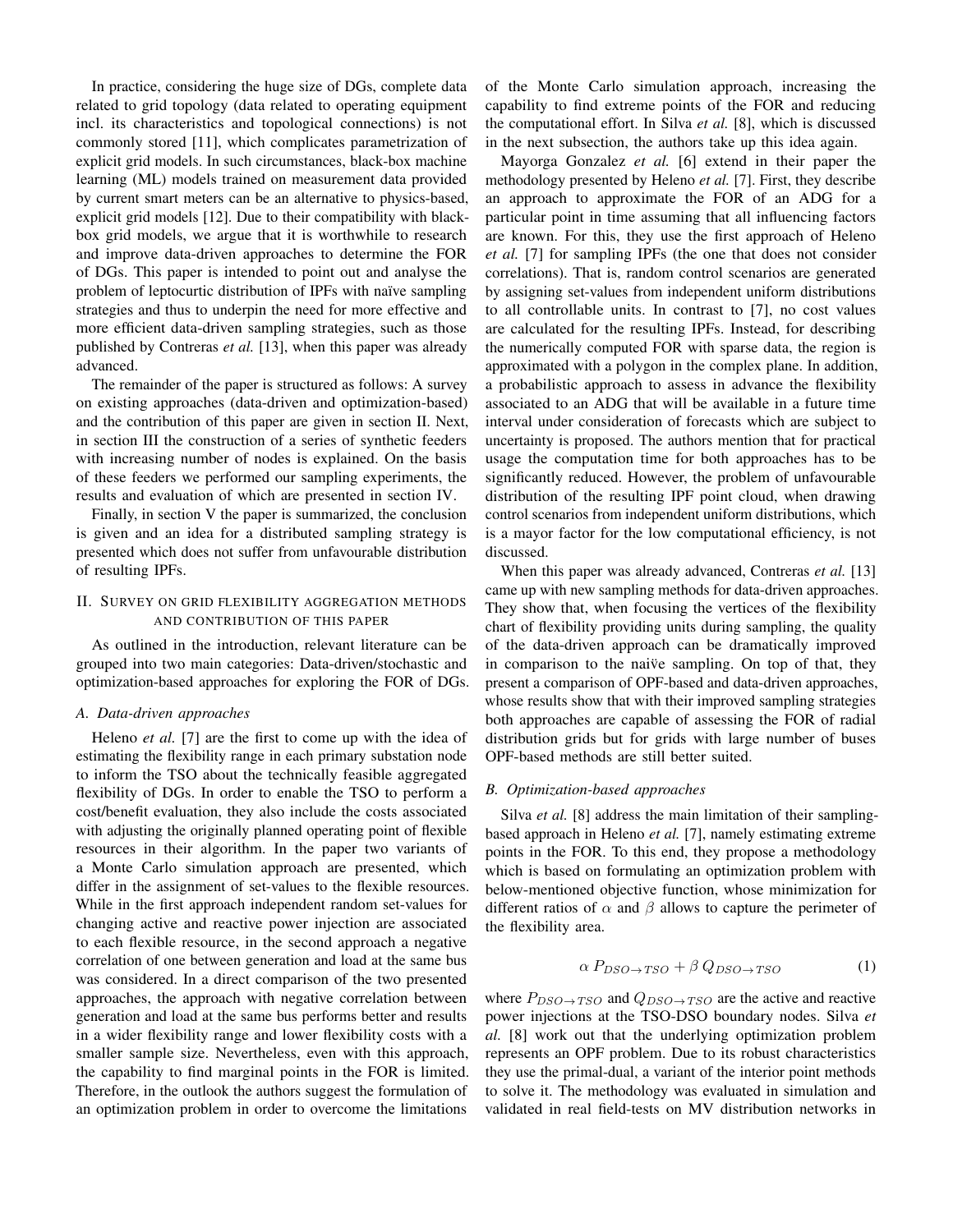France. The comparison of simulation results with the random sampling algorithm in Heleno *et al.* [\[7\]](#page-6-4) shows the superiority of the optimization-based approach by illustrating its capability to identify a larger flexibility area and to do it within a shorter computing time.

Capitanescu [\[14\]](#page-6-11) propose the concept of active-reactive power (PQ) chart, which characterizes the short-term flexibility capability of active distribution networks to provide ancillary services to TSO. To support this concept, an AC optimal power flow-based methodology to generate PQ capability charts of desired granularity is proposed and illustrated in a modified 34-bus distribution grid.

Contreras *et al.* [\[9\]](#page-6-6) present a linear optimization model for the aggregation of active and reactive power flexibility of distribution grids at a TSO-DSO interconnection point. The power flow equations are linearized by using the Jacobian matrix of the Newton-Raphson algorithm. The model is complemented with non-rectangular linear representations of typical flexibility providing units, increasing the accuracy of the distribution grid aggregation. The obtained linear programming system allows a considerable reduction of the required computing time for the process. At the same time, it maintains the accuracy of the power flow calculations and increases the stability of the search algorithm while considering large grid models.

Fortenbacher *et al.* [\[15\]](#page-6-12) present a method to compute reduced and aggregated distribution grid representations that provide an interface in the form of active and reactive power (PQ) capability areas to improve TSO-DSO interactions. Based on a lossless linear power flow approximation they derive polyhedral sets to determine a reduced PQ operating region capturing all voltage magnitude and branch power flow constraints of the DG. While approximation errors are reasonable, especially for low voltage grids, computational complexity is significantly reduced with this method.

Sarstedt *et al.* [\[10\]](#page-6-7) provide a detailed survey on stochastic and optimization based methods for the determination of the FOR. They come up with a comparison of different FOR determination methods with regard to quality of results and computation time. For their comparison they use the Cigré medium voltage test system. On top of that, they present a particle swarm optimization (PSO) based method for FOR determination.

### *Contributions of this paper*

In summary, it can be stated that optimization-based approaches show high computational efficiency with good coverage of the FOR. However, methods used for solving the underlying OPF problem rely—except for heuristic approaches, which have other drawbacks—on explicit grid models of the DG, which must be parametrized with grid topology data often not available in practice. Data-driven approaches, on the other hand, do not require explicit grid modeling and are compatible with black-box grid models, but suffer from low computational efficiency and poor coverage of peripheral regions of the FOR, when using conventional sampling strategies.

This is where our approach comes in. We are heading towards improved sampling strategies for data-driven approaches, which mitigate the weak points of data-driven methods (low computational efficiency and poor coverage of FOR) while retaining their advantage of being compatible with black-box grid models. As a basis for this, in this paper we are the first to come up with an experiment setup by means of which the problem of resulting convoluted distribution of IPFs with naïve sampling strategies can be analyzed and pointed out in an easily reproducible manner.

#### III. EXPERIMENT SETUP

<span id="page-2-0"></span>To show the shortcomings of naïve sampling strategies, we apply a sampling strategy that draws set-values for the controllable DERs from independent uniform distributions to a series of synthetic 0.4 kV feeders as shown in Fig. [1.](#page-3-1) The feeders are characterized by an increasing number of nodes. To be able to consider the effect of the number of nodes on the IPF-sample as isolated as possible, both, the total installed power and the average transformer-node distance are chosen equal for all feeders. The installed power is distributed equally among all connected DERs:

<span id="page-2-4"></span>
$$
P_{inst, DER_j}^i = \frac{P_{inst, DERs}^i}{N^i},\tag{2}
$$

where  $P_{inst, DER_j}^i$  is the installed power of the DER connected to the *j*th node  $n_j^i$  of feeder *i*,  $P_{inst,DERs}^i$  is the total installed power of feeder  $\hat{i}$  and  $N^i$  is the number of nodes of feeder  $i$ . Nodes are equally distributed along feeders as shown in Fig. [1](#page-3-1) and the line length between adjacent nodes  $l_i^i$  of feeder i with length  $l_f^i$  is:

<span id="page-2-2"></span>
$$
l_l^i = \frac{l_f^i}{N^i}.\tag{3}
$$

The transformer-node distance of node  $n_j^i$  is:

<span id="page-2-1"></span>
$$
d_{t,n_j}^i = l_l^i \cdot j. \tag{4}
$$

With [\(4\)](#page-2-1) the average transformer-node distance  $d_{t,n}^i$  of feeder  $i$  can be written as:

$$
\overline{d_{t,n}^{i}} = \frac{1}{N^{i}} \sum_{j=1}^{N^{i}} d_{t,n_{j}}^{i}
$$
\n
$$
= \frac{1}{N^{i}} \sum_{j=1}^{N^{i}} l_{l}^{i} \cdot j = \frac{l_{l}^{i}}{N^{i}} \sum_{j=1}^{N^{i}} j
$$
\n
$$
= \frac{l_{l}^{i}}{N^{i}} \cdot \frac{N_{j}^{i} \cdot (N_{j}^{i} + 1)}{2}.
$$
\n(5)

Resolved after the line length  $l_i^i$ , the result is:

<span id="page-2-3"></span>
$$
l_l^i = \overline{d_{t,n}^i} \cdot \frac{2}{N^i + 1}.\tag{6}
$$

With [\(3\)](#page-2-2) and [\(6\)](#page-2-3) the length of feeder  $i$  results in: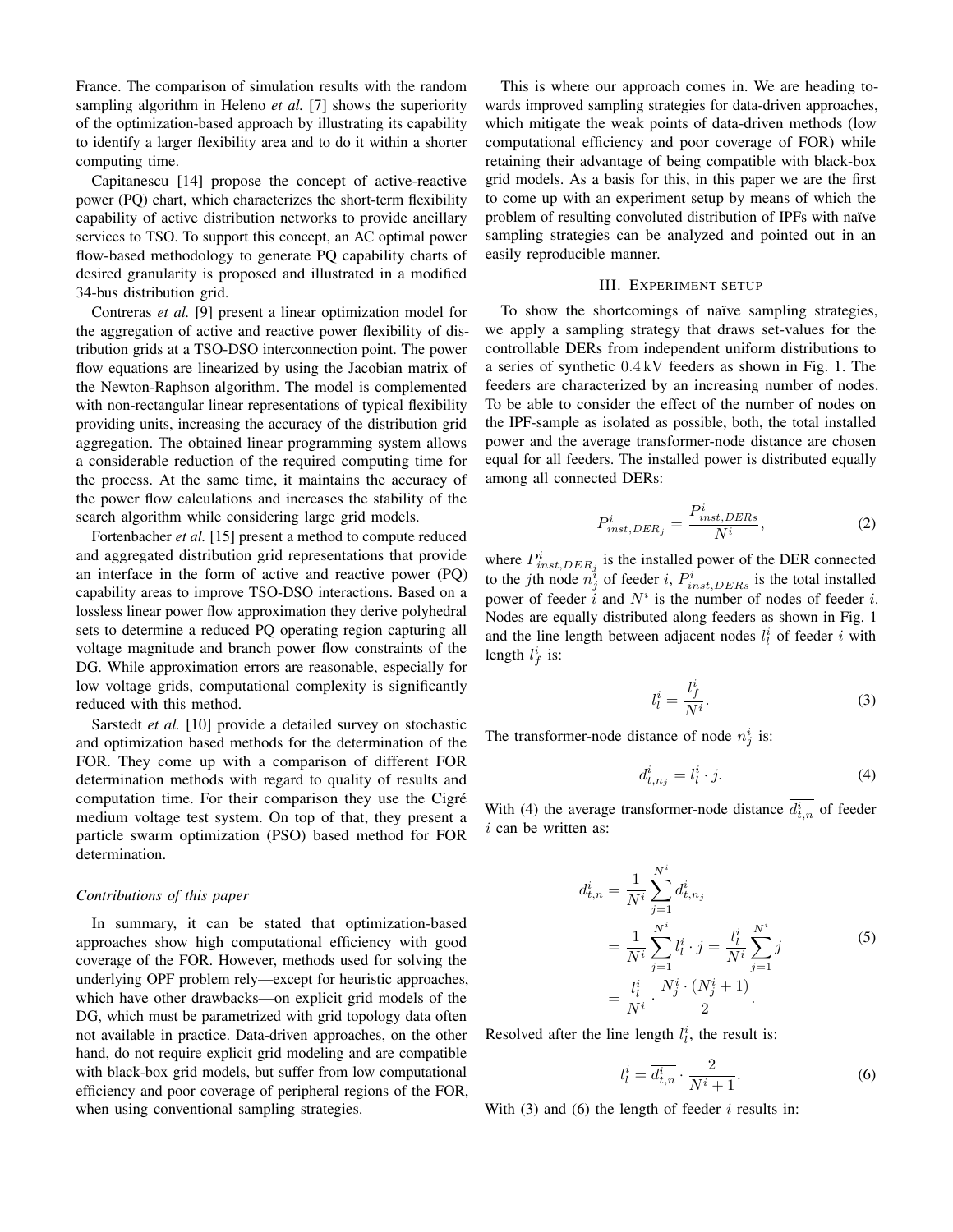<span id="page-3-1"></span>

Figure 1. Synthetic 0.4 kV feeders

<span id="page-3-2"></span>
$$
l_f^i = \overline{d_{t,n}^i} \cdot \frac{2N^i}{N^i + 1}.\tag{7}
$$

For our experiments we have constructed four synthetic  $0.4 \, \text{kV}$  feeders. The feeders differ in the number of nodes  $N^i$ , which has been set to 1, 3, 9 or 27 respectively. Line length  $l_i^i$  and feeder length  $l_f^i$  have then been calculated according to [\(6\)](#page-2-3) and [\(7\)](#page-3-2). There is one DER connected to each node and the installed power  $P_{inst, DERs}^{i}$  is distributed evenly among the DERs according to [\(2\)](#page-2-4). To be able to cover the entire flexibility area of the feeders including its border areas where voltage band violations and/or line overloadings can be observed, all DERs are inverter-connected battery storages because they offer maximum flexibility with regard to both, active and reactive power provision. The dimensioning of the inverters has been chosen in such a way that a power factor  $\cos \phi$  of 0.9 can be kept, when the maximum active power is delivered:

$$
|S|_{max,DER_j}^i = \frac{P_{inst,DER_j}^i}{\cos \phi} = \frac{P_{inst,DER_j}^i}{0.9}.
$$
 (8)

Active and reactive power ranges of the battery storages are thus:

<span id="page-3-4"></span>
$$
\begin{bmatrix} P_{min,DER_j}^i, P_{max,DER_j}^i \end{bmatrix} = \begin{bmatrix} -P_{inst,DER_j}^i, P_{inst, DER_j}^i \end{bmatrix}
$$

$$
\begin{bmatrix} Q_{min,DER_j}^i, Q_{max,DER_j}^i \end{bmatrix} = \begin{bmatrix} -|S|_{max,DER_j}^i, |S|_{max,DER_j}^i \end{bmatrix}.
$$

$$
(9)
$$

Values for the technical parameters of the four feeders including connected DERs are listed in Table [I.](#page-4-0)

For all feeders we conduct the sampling in such a way that for each DER and each sample element we independently draw real and reactive power values from uniform distributions:

<span id="page-3-5"></span>
$$
\mathcal{X}_{P,DER_j}^i \sim \mathcal{U}\left[P_{min,DER_j}^i, P_{max,DER_j}^i\right]
$$
\n
$$
\mathcal{X}_{Q,DER_j}^i \sim \mathcal{U}\left[Q_{min,DER_j}^i, Q_{max,DER_j}^i\right].
$$
\n(10)

<span id="page-3-3"></span>

Figure 2. Results of naïve sampling strategy classified by feasibility with regard to grid constraints (voltage band limits and max. line loading); inverter constraints are neglected

After assigning active and reactive power values to each DER, the *pandapower* library [\[16\]](#page-6-13) calculates the power flow. This way we generate a sample of size 2500 for each feeder.

Following this, the sample elements are first classified with regard to their adherence to grid constraints and in case of nonadherence with regard to the type of grid constraint violation (i.e., voltage band violation, line overload, or both). Second, inverter constraints are taken into account and the sample elements are classified with regard to adherence to both, grid and inverter constraints. In this case, sample elements are only classified as feasible, if neither grid constraints nor device constraints for any of the connected inverters occur. In case of non-feasibility we distinguish depending on the type of constraint violation (i.e., grid constraint violation, inverter constraint violation, or both).

Finally we plot the classification results in the domain of active and reactive IPFs  $P_{IPF}$  and  $Q_{IPF}$ .

#### IV. EXPERIMENT RESULTS

<span id="page-3-0"></span>The resulting plots are shown in Fig. [2](#page-3-3) and [3.](#page-4-1) The sampling has been performed once for each feeder from Fig. [1.](#page-3-1) This means that Fig. [2](#page-3-3) and [3](#page-4-1) only differ in how the sample elements are classified. While for Fig. [2](#page-3-3) only grid constraints have been considered, Fig. [3](#page-4-1) also incorporates inverter constraints. Both figures consist of four subplots—one for each of the four feeders from Fig. [1.](#page-3-1) Each dot of the point clouds represents one sample element—so every subplot contains 2500 dots. The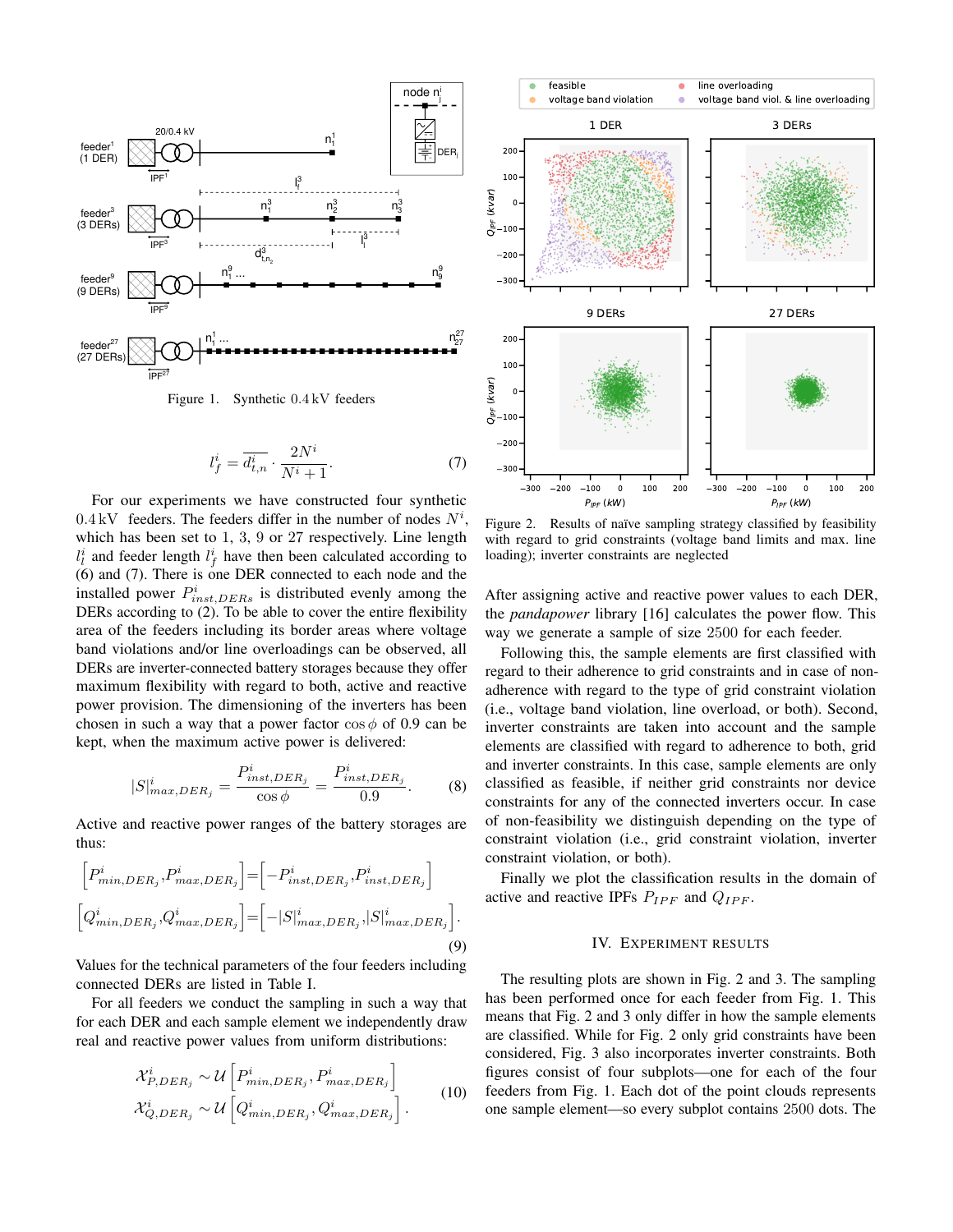TABLE I. CONFIGURATION OF THE SYNTHETIC FEEDERS

<span id="page-4-0"></span>

| $#$ DERs | $P_{inst, DER_i}$<br>(kW) | $ S _{max,DER_i}$<br>(kVA) | Feeder Length<br>(m) | Line Length<br>(m) | Line Type                      | Voltage Band<br>(pu) | Trafo Type               |
|----------|---------------------------|----------------------------|----------------------|--------------------|--------------------------------|----------------------|--------------------------|
|          | 200.0                     | 222.2                      | 400                  | 400                | <b>NAYY 4x150</b><br><b>SE</b> | $0.9 - 1.1$          | $0.4$ MVA<br>$20/0.4$ kV |
| 3        | 66.7                      | 74.1                       | 600                  | 200                | <b>NAYY 4x150</b><br>SЕ        | $0.9 - 1.1$          | $0.4$ MVA<br>$20/0.4$ kV |
| 9        | 22.2                      | 24.7                       | 720                  | 80                 | <b>NAYY 4x150</b><br><b>SE</b> | $0.9 - 1.1$          | $0.4$ MVA<br>$20/0.4$ kV |
| 27       | 7.4                       | 8.2                        | 771                  | 29                 | <b>NAYY 4x150</b><br><b>SE</b> | $0.9 - 1.1$          | $0.4$ MVA<br>$20/0.4$ kV |

<span id="page-4-1"></span>

Figure 3. Results of naïve sampling strategy classified by feasibility with regard to both, grid and inverter constraints; please note: green dots are plotted above orange dots, i.e. no green dots are covered by orange dots

shaded grey area marks the theoretically known aggregated power limit for the DERs:

$$
[P_{min,DERs}^i, P_{max,DERs}^i] = [-P_{inst,DERs}^i, P_{inst,DERs}^i]
$$

$$
[Q_{min,DERs}^i, Q_{max,DERs}^i] = [-|S|_{max,DERs}^i, |S|_{max,DERs}^i].
$$

$$
(11)
$$

For the 1 DER case, shape and structure of the point cloud look as one would expect from the configuration. It largely covers the grey area—only slightly skewed and shifted towards lower active and reactive power values, which results from active and reactive power consumption of grid elements (lines and transformer). However, when increasing the number of DERs, the *convolution problem* becomes obvious. With 3 DERs, the feasible area is still covered to some extent, but the point density already decreases strongly towards the edges. In case of 9 DERs the point density in the edges has decreased to such an extent that hardly any sample elements are detected

which show grid constraint violations. Finally, with 27 DERs the point cloud has collapsed to a fraction of the grey area and only a small part of the theoretical FOR is covered.

From the 3 DERs subplot in Fig. [2](#page-3-3) it can be seen that with increasing number of DERs not only the region covered by the sample collapses, but at the same time the border between feasible and infeasible elements (with regard to grid constraints) becomes less distinct: The absence of a sharp border between feasible and non-feasible IPFs complicates the use of multiclass classification for identifying the FOR from the sample and indicates the use of a one-class classifier for that purpose.

Fig. [3,](#page-4-1) which additionally considers inverter constraints, shows an other problem of the naive sampling approach: In this consideration, not only the total area covered by the sample decreases, but also the share of feasible examples shrinks sharply, such that with 27 DERs only very few sample elements are identified which violate neither grid nor inverter constraints.

This is because with the naive sampling approach power values are assigned to each DER at once. After that, the power flow calculation is performed and only at the very end the feasiblity with regard to grid and inverter constraints is checked. Even if the constraints of only a single inverter are violated, the example is classified as non-feasible with regard to inverter constraints. If, for example, for a single converter one third of the possible power setpoints violate constraints, the likelihood to observe no constraint violations with  $N$  inverters amounts to

$$
\left(1-\frac{1}{3}\right)^N.
$$

For  $N = 27$  inverters this would amount to approximately  $1.76 \times 10^{-5}$ .

One way to address this would be to perform a successive sampling as proposed by Bremer *et al.* [\[17\]](#page-6-14) for the use case of active power planning. With successive sampling the evaluation of inverter constraints is done immediately after the assignment of setpoints to single DERs and in case of non-feasibility drawing of setpoints is repeated until a valid configuration is found. The power flow calculation would then be carried out only after setpoints compatible with inverter constraints have been found for each DER.

To illustrate the *convolution problem*, in Fig. [4](#page-5-3) we plot the frequency density of active IPFs resulting from our sampling against the PDF of the Bates distribution. The Bates distribution is the continuous probability distribution of the mean of  $n$  independent uniformly distributed random variables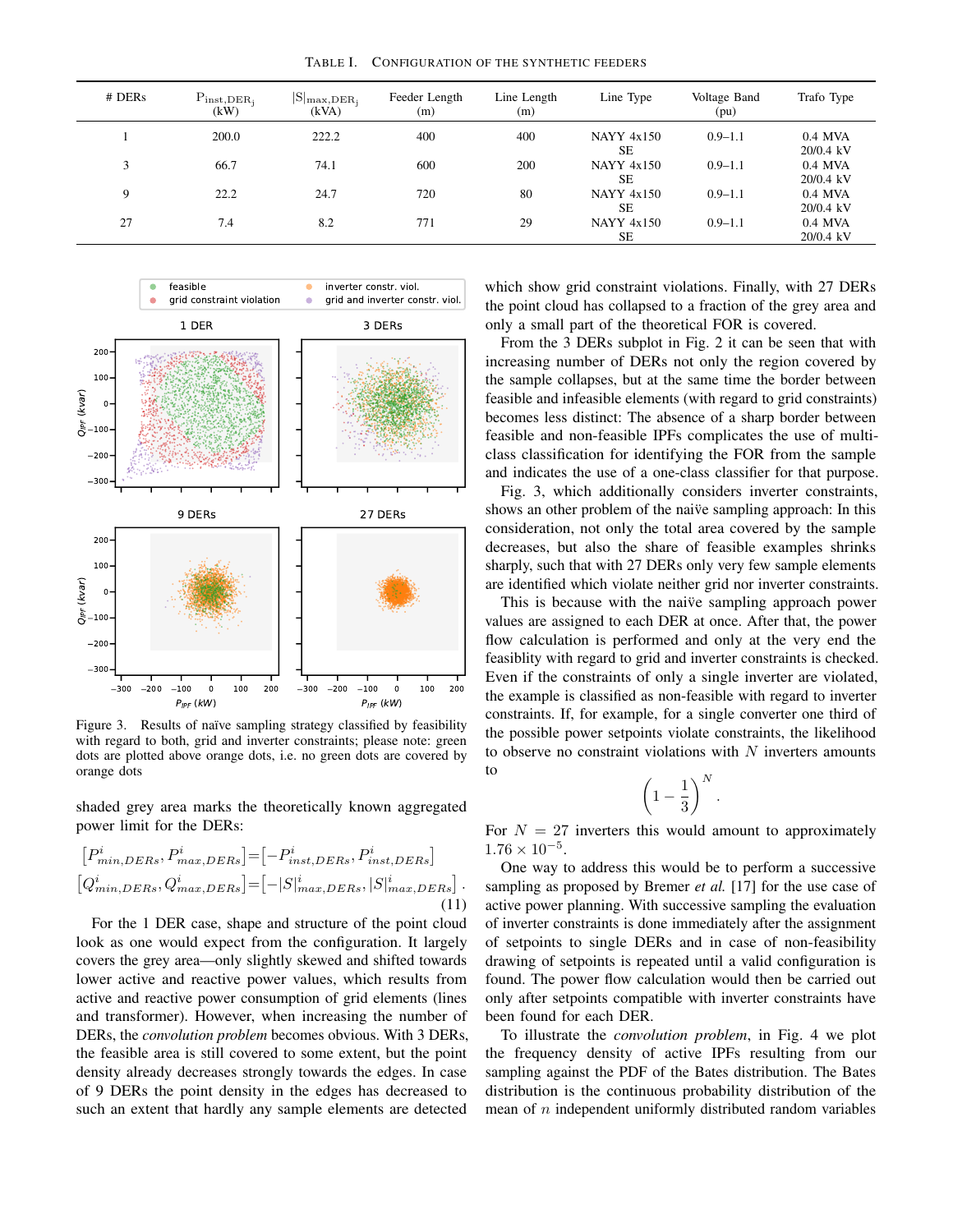<span id="page-5-3"></span>

Figure 4. Frequency density of active IPFs resulting from our experiments (solid lines) compared with probability density function of Bates distribution on the interval  $[-P_{inst,DERs}^i, P_{inst,DERs}^i]$  (dashed lines)

on the unit interval and thus closely related to the Irwin-Hall distribution, which describes the sum of  $n$  independent uniformly distributed random variables. More general, in statistics the probability distribution of the sum of two or more independent random variables is the convolution of their individual distributions. For the variant of the Bates distribution generalized to arbitrary intervals  $[a, b]$ :

$$
\mathcal{X}_{(a,b)} = \frac{1}{n} \sum_{k=1}^{n} \mathcal{U}_k(a,b) \tag{12}
$$

this results in the following equation defining the PDF:

$$
f(x) = \begin{cases} \sum_{k=0}^{n} \left[ (-1)^k \binom{n}{k} \left( \frac{x-a}{b-a} - \frac{k}{n} \right)^{n-1} & \text{if } x \in [a, b] \\ \text{sgn}\left( \frac{x-a}{b-a} - \frac{k}{n} \right) & \text{if } x \in [a, b] \\ 0 & \text{otherwise.} \end{cases}
$$
(13)

Comparison with the Bates distribution is motivated by the fact that with equations [\(2\)](#page-2-4), [\(9\)](#page-3-4) and [\(10\)](#page-3-5) the active power range from which we draw values during the sampling can be written as follows:

<span id="page-5-5"></span>
$$
\mathcal{X}_{P,DER_j}^i \sim \mathcal{U}_j^i \left[ \frac{-P_{inst,DERs}^i}{N^i}, \frac{P_{inst,DERs}^i}{N^i} \right] \n= \frac{1}{N^i} \mathcal{U}_j^i \left[ -P_{inst,DERs}^i, P_{inst,DERs}^i \right].
$$
\n(14)

For a single sample element the active IPF  $P_{IPF}^{i}$  is made up of the sum of active power injections of connected DERs  $P_{DER_j}^i$ and the grid losses  $P_{loss}^i$ :

<span id="page-5-4"></span>
$$
P_{IPF}^{i} = \sum_{j=1}^{N_i} P_{DER_j}^{i} + P_{loss}^{i}
$$
 (15)

We are interested in the distribution  $\mathcal{X}_{P,IPF}^{i}$  of active IPFs. Ignoring grid losses  $P_{loss}^i$  in [\(15\)](#page-5-4), with equations [\(14\)](#page-5-5) and (15) we can write:

$$
\mathcal{X}_{P,IPF}^{i} \sim \sum_{j=1}^{N_i} \frac{1}{N^i} \mathcal{U}_j^{i} \left[ -P_{inst,DERs}^{i}, P_{inst,DERs}^{i} \right]
$$

$$
= \frac{1}{N^i} \sum_{j=1}^{N_i} \mathcal{U}_j^{i} \left[ -P_{inst,DERs}^{i}, P_{inst,DERs}^{i} \right],
$$
(16)

which is exactly the Bates distribution on the interval  $\left[-P_{inst, DERs}^i, P_{inst, DERs}^i\right].$ 

## V. CONCLUSION AND FUTURE WORK

<span id="page-5-2"></span>Aggregating the flexibility potential of DGs is an important prerequisite for effective TSO-DSO coordination in electric power systems with high share of generation located in the DG level. In this paper we first gave an overview of existing flexibility aggregation methods and categorized them in terms of whether they are data-driven/stochastic or optimization-based. Following this, we discussed the strengths and weaknesses of both approaches (stochastic and optimization-based) and motivated the investigation of improved sampling strategies for data-driven approaches. As a basis for this, we presented an experimental setup by means of which we demonstrated and analyzed the shortcomings of naive sampling strategies with focus on the problem of resulting leptokurtic distribution of IPFs.

In future work we will investigate approaches for mitigating the *convolution problem*. One idea is to formulate the sampling as a distributed optimization problem whose objective function takes into account the uniformity of the resulting set of IPFs. First experiments in this direction with the Combinatorial Optimization Heuristic for Distributed Agents (COHDA) protocol by Hinrichs *et al.* [\[18\]](#page-6-15) and with Ripleys-K as metric for the evaluation of the distribution show promising results.

Additionally, we are working on making OPF-based methods compatible with black-box grid models by solving the underlying OPF with the help of evolutionary algorithms such as the covariance matrix adaptation evolution strategy (CMA-ES) [\[19\]](#page-6-16) or REvol, an algorithm which was originally developed for training artificial neural networks [\[20\]](#page-6-17). Furthermore, we want to investigate if the total number of required objective function evaluations can be reduced when sampling the border of the FOR in one run by dynamically adapting the underlying objective function.

#### ACKNOWLEDGEMENTS

This work was funded by the Deutsche Forschungsgemeinschaft (DFG, German Research Foundation) – 359921210.

#### **REFERENCES**

- <span id="page-5-0"></span>[1] ENTSO-E, "General guidelines for reinforcing the cooperation between TSO and DSO," 2015.
- <span id="page-5-1"></span>[2] ENTSO-E, "Towards smarter grids: Developing TSO and DSO roles and interactions for the benefit of consumers," Position Paper, 2015.